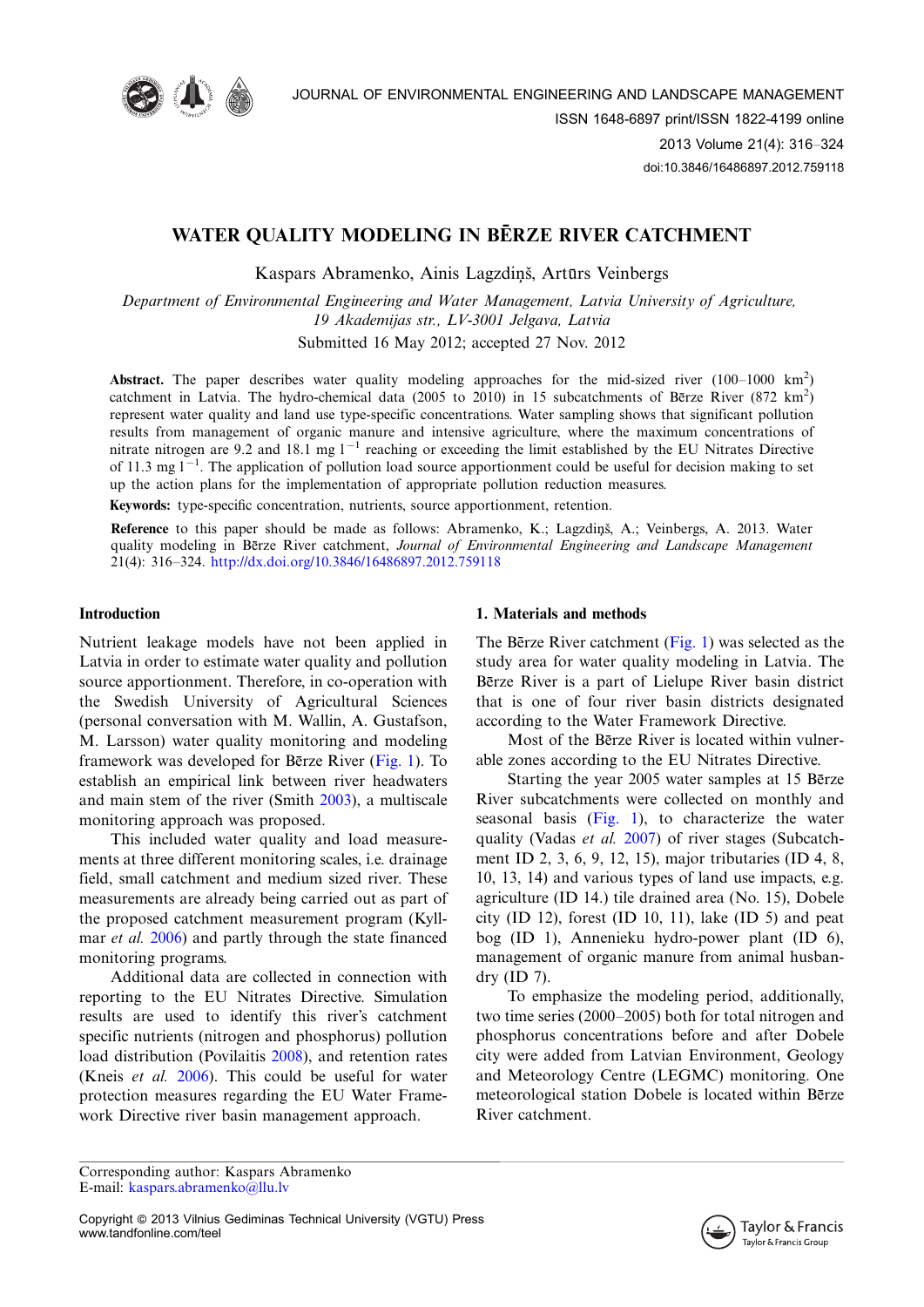<span id="page-1-0"></span>

Fig. 1. Location of Berze River and water quality monitoring network

There are available data for 2 LEGMC hydrological gauging stations Bērze-Baloži and Bērze-Biksti with daily discharge measurements since 1951 (Table 1). Unfortunately, nowadays station Bērze-Biksti is closed, but still existing data sets are available for model calibration of this catchment.

Long-term agricultural run-off monitoring data (1994-2010) collected by Latvia University of Agriculture (LLU) in the monitoring station "Bērze" including measurements in small agricultural catchment  $(3.68 \text{ km}^2)$  and drainage field  $(76.6 \text{ ha})$  are representative for agricultural production levels and trends (Klavins et al. [2001](#page-7-0); Klavins, Kokorite [2002](#page-7-0)) as well as type-specific concentrations for arable land.

#### 2. Description of study area

Bērze River is situated at the central part of Latvia and is the tributary of Svete River that inflows into Lielupe River and then into Gulf of Riga. The length of the Bērze is 109 km (slope 108 m per 109 km) and the river catchment covers an area of  $\sim 872$  km<sup>2</sup>.

Bērze River starts in drained meadows in Southern part of Eastern-Courland highland ( $\sim$ 120 m above the sea level) with slightly hilly surroundings and steep banks. In the middle part of basin there is a hydro-power plant ''Annenieki'' with reservoir that could influence nutrient retention.

Then Bezze flows through Dobele city. In the downstream part of Bērze River (land level  $\sim$  10 m

|  |  | Table 1. Main characteristics of Berze River hydrology |  |  |  |  |  |
|--|--|--------------------------------------------------------|--|--|--|--|--|
|--|--|--------------------------------------------------------|--|--|--|--|--|

|                |                  |                                                                                                                                                                                     |            |              |              |              |        | $Q_{30 \text{days min.}, 95\%}$ |  |
|----------------|------------------|-------------------------------------------------------------------------------------------------------------------------------------------------------------------------------------|------------|--------------|--------------|--------------|--------|---------------------------------|--|
| River          |                  | Gauging station Observation period Area km <sup>2</sup> Q, m <sup>3</sup> s <sup>-1</sup> q, 1s <sup>-1</sup> km <sup>2</sup> Q <sub>max, 1%</sub> , m <sup>3</sup> s <sup>-1</sup> |            | Average      | Average      |              | summer | winter                          |  |
| Bērze<br>Bērze | Baloži<br>Biksti | 1951–2010<br>1951-1994                                                                                                                                                              | 872<br>275 | 5.04<br>2.46 | 8.06<br>8.10 | 92.6<br>41.8 | 0.65   | 2.65<br>1.40                    |  |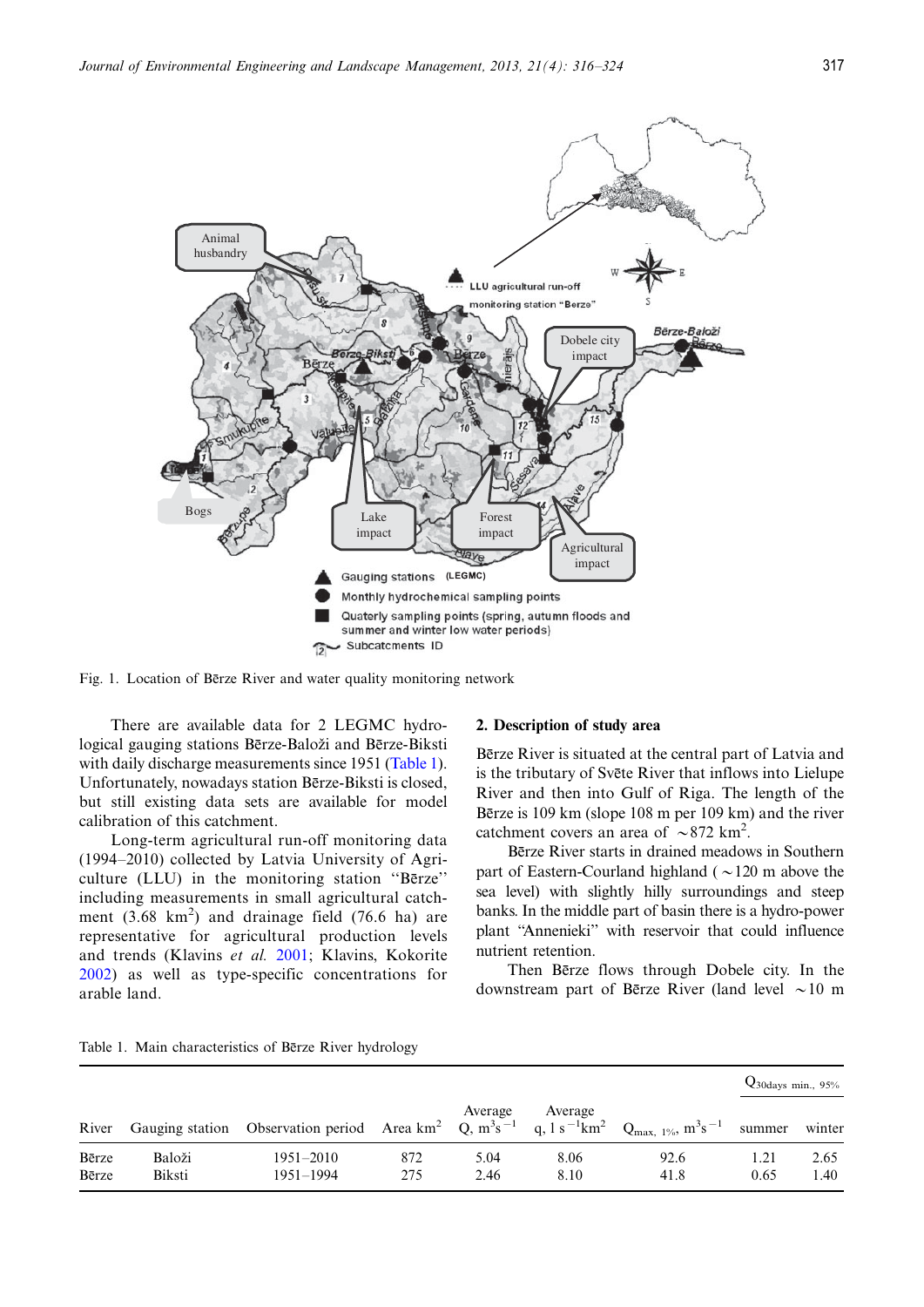<span id="page-2-0"></span>

Fig. 2. Structure of FyrisNP model inputs and outputs (Hansson et al. [2008](#page-7-0))

above the sea level) large sub-surface drainage systems are constructed.

Last 6.5 km before the inlet into Svete River the riverbed of Bērze is straightened and dams system of polder separates river from surrounded drainage area. Middle and downstream part of Berze River catchment is typical for Zemgale region plains with highly intensive agricultural land in the catchment. Normal year water balance: precipitation 630 mm, run-off 200 mm and evaporation 430 mm [\(Table 1\)](#page-1-0).

#### 3. Model description

The dynamic FyrisNP model calculates source apportioned gross and net transport of nitrogen and phosphorus in rivers and lakes (Hansson et al. [2008](#page-7-0)). The main scope of the FyrisNP model (Fig. 2) is to assess the effects of different nutrient reduction measures on the catchment scale. The time step for the model is in the majority of applications one month and the spatial resolution is on the sub-catchment level.

Table 2. Land use in Berze River subcatchments (CLC 2000)

| Subcatchment<br>ID | Arable<br>land<br>(km <sup>2</sup> ) | Pasture<br>(km <sup>2</sup> ) | Mixed<br>agricultural<br>land $(km^2)$ | Forest<br>(km <sup>2</sup> ) | Clearcuts<br>(km <sup>2</sup> ) | Urban<br>areas<br>$(km^2)$ | Lake<br>area<br>(km2) | Stream<br>area<br>(km <sup>2</sup> ) | Mire,<br>wetlands $(km^2)$ | Total area<br>(km <sup>2</sup> ) |
|--------------------|--------------------------------------|-------------------------------|----------------------------------------|------------------------------|---------------------------------|----------------------------|-----------------------|--------------------------------------|----------------------------|----------------------------------|
| $\mathbf{1}$       | 0.41                                 | 0.11                          | 0.24                                   | 4.82                         | 0.15                            |                            | 0.03                  | 0.00                                 | 3.57                       | 9.32                             |
| 2                  | 9.21                                 | 8.91                          | 11.19                                  | 38.45                        | 1.19                            |                            | 0.18                  | 0.15                                 |                            | 69.28                            |
| 3                  | 22.97                                | 21.05                         | 15.65                                  | 58.34                        | 1.80                            |                            | 0.62                  | 0.45                                 | 0.27                       | 121.16                           |
| 4                  | 5.67                                 | 7.29                          | 4.19                                   | 37.14                        | 1.15                            |                            | 0.37                  | 0.07                                 | 1.35                       | 57.22                            |
| 5                  | 1.11                                 | 3.11                          | 2.15                                   | 15.88                        | 0.49                            |                            | 4.81                  | 0.01                                 | 0.34                       | 27.90                            |
| 6                  | 2.21                                 | 1.00                          | 0.27                                   | 0.38                         | 0.01                            |                            | 0.27                  | 0.04                                 |                            | 4.19                             |
| 7                  | 14.58                                | 6.85                          | 3.04                                   | 17.88                        | 0.55                            | 0.03                       | 0.15                  | 0.08                                 |                            | 43.16                            |
| 8                  | 32.13                                | 12.44                         | 7.57                                   | 44.71                        | 1.38                            | 0.63                       | 0.45                  | 0.19                                 | 1.44                       | 100.94                           |
| 9                  | 28.40                                | 12.38                         | 14.14                                  | 46.30                        | 1.43                            | 0.91                       | 1.02                  | 0.32                                 | 0.69                       | 105.59                           |
| 10                 | 6.11                                 | 4.64                          | 8.90                                   | 30.40                        | 0.94                            |                            | 1.35                  | 0.06                                 | 0.59                       | 53.00                            |
| 11                 | 2.78                                 | 0.29                          | 1.67                                   | 15.39                        | 0.48                            | $\overline{\phantom{0}}$   |                       | 0.01                                 |                            | 20.62                            |
| 12                 | 1.71                                 | 1.58                          | 2.22                                   | 2.54                         | 0.08                            | 4.25                       | 0.10                  | 0.33                                 |                            | 12.81                            |
| 13                 | 20.18                                | 4.95                          | 11.75                                  | 49.75                        | 1.54                            |                            | 0.79                  | 0.10                                 | 0.42                       | 89.49                            |
| 14                 | 53.90                                | 5.02                          | 11.43                                  | 21.59                        | 0.67                            | 0.46                       | 0.46                  | 0.14                                 |                            | 93.68                            |
| 15                 | 26.49                                | 7.22                          | 17.63                                  | 10.23                        | 0.32                            | 1.03                       | 0.03                  | 0.74                                 |                            | 63.69                            |
| Total in basin     | 227.85                               | 96.85                         | 112.04                                 | 393.81                       | 12.18                           | 7.31                       | 10.64                 | 2.70                                 | 8.67                       | 872.05                           |
| Proportion, $\%$   | 26.13                                | 11.11                         | 12.85                                  | 45.16                        | 1.40                            | 0.84                       | 1.22                  | 0.31                                 | 0.99                       | 100                              |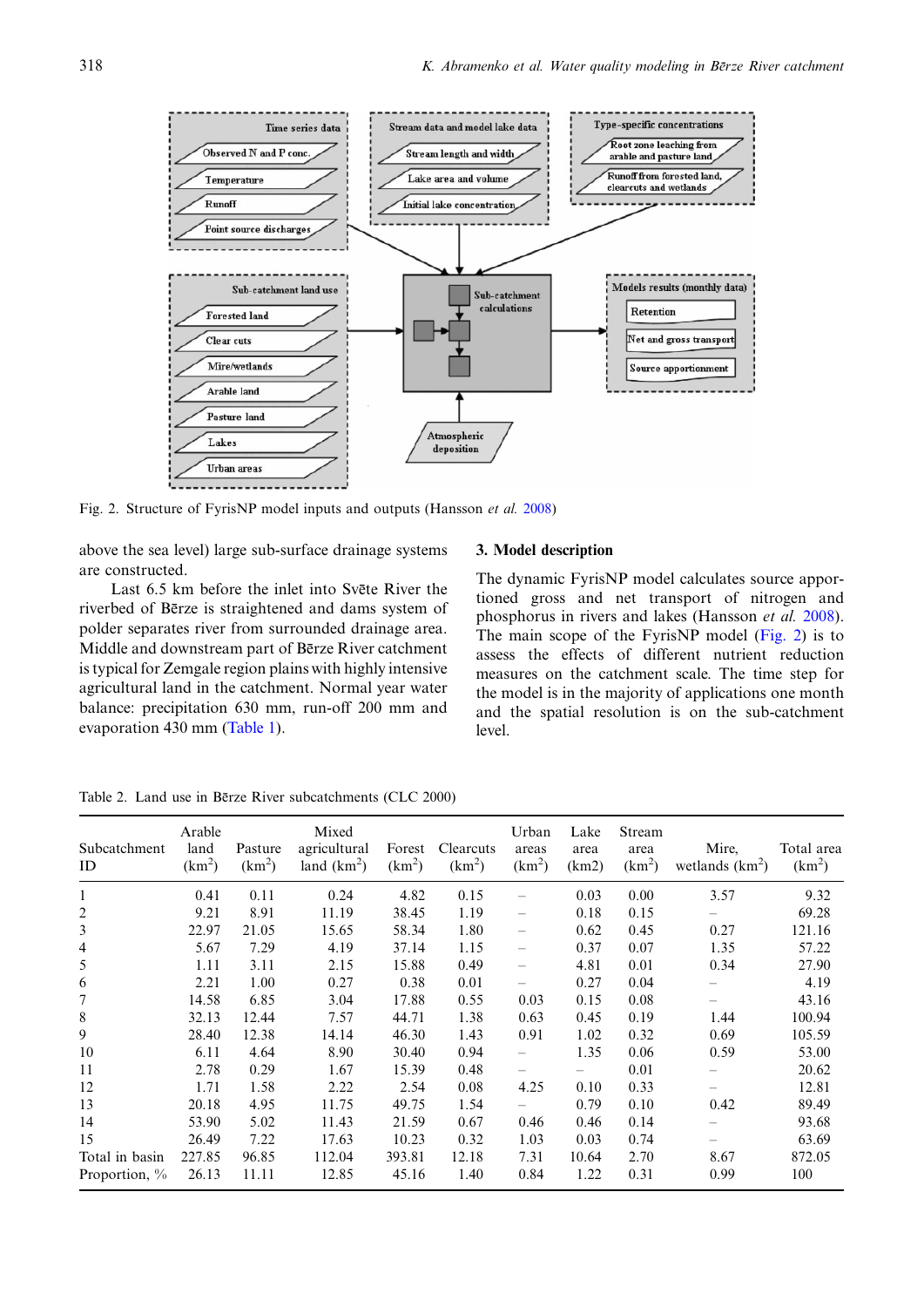<span id="page-3-0"></span>

Fig. 3. Average N and P concentrations [mg  $1^{-1}$ ] in Berze River subcatchments (2005–2010)

Retention, i.e. losses of nutrients in rivers and lakes through sedimentation, up-take by plants and denitrification, is calculated as a function of water temperature, potential nitrogen concentration and lake area, and stream area. The model is calibrated with regard to two retention parameters,  $k_{vs}$  (retention parameter, m/year) and c0 (temperature parameter, dimension less), using time series on measured nitrogen and phosphorus concentrations in subcatchments (Hansson et al. [2008\)](#page-7-0). In order to evaluate the fit of simulated to measured values the model efficiency  $E$ , and the correlation coefficient  $r$ are used.

The definition of the FyrisNP model efficiency:

$$
E = 1 - \frac{\sum\limits_{i=1}^{n}\left(\mathbf{\Theta}_{obs,i} - \mathbf{\Theta}_{sim,i}\right)^{2}}{\sum\limits_{i=1}^{n}\left(\mathbf{\Theta}_{obs,i} - \bar{\mathbf{\Theta}}_{obs}\right)^{2}},
$$

where: *n* is the number of observations, and  $\Theta_{obs}$  is the mean value of all observations. The  $\Theta$  symbolizes whatever time-series are compared. In the FyrisNP model,  $\Theta_{obs}$  and  $\Theta_{sim}$  are the observed and modelled concentrations, respectively.

Data used for calibrating and running the FyrisNP (Hansson et al. [2008](#page-7-0)) model can be divided into



Fig. 4. Total nitrogen type-specific concentrations for diffuse source pollution



Fig. 5. Total phosphorus type-specific concentrations for diffuse source pollution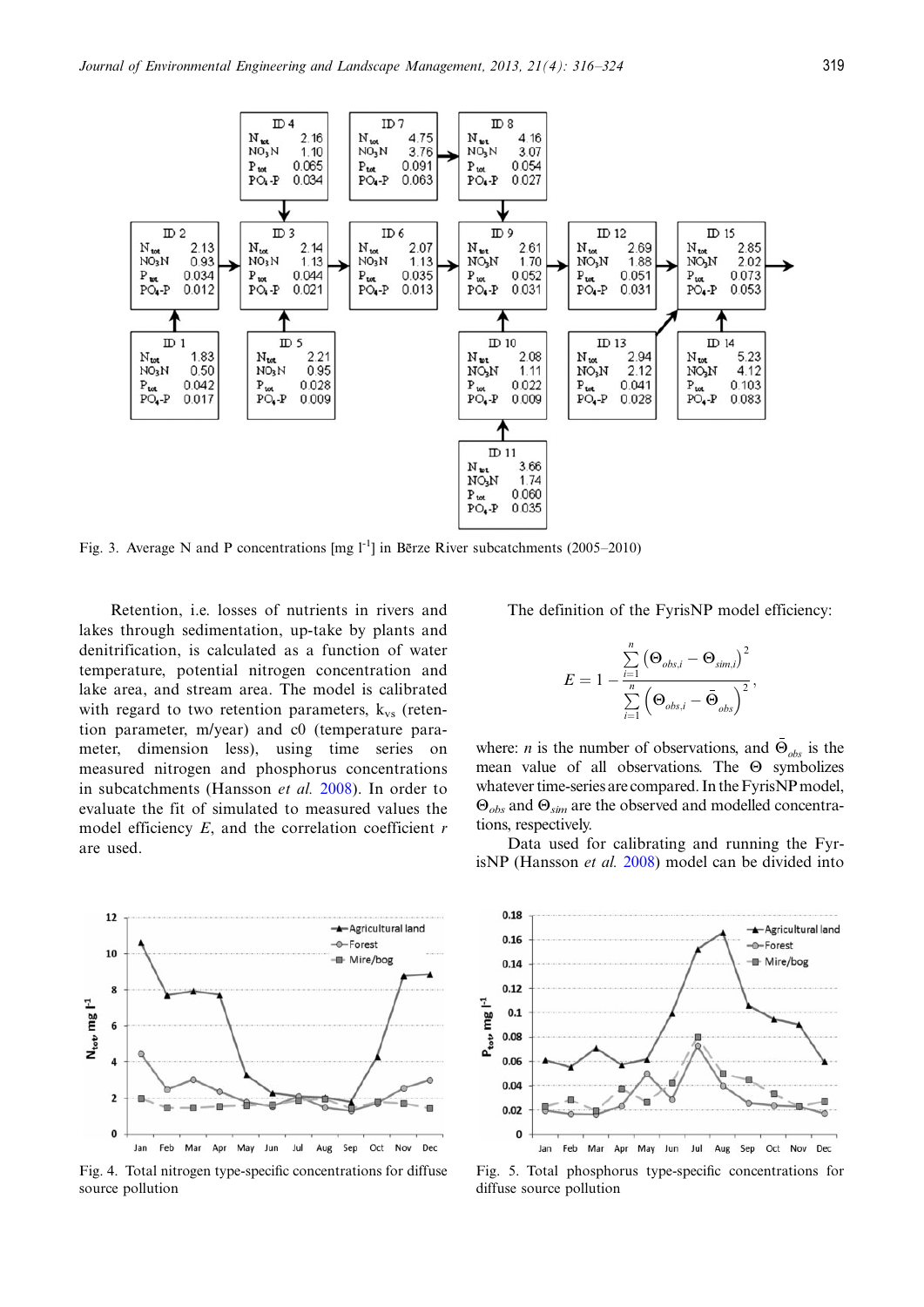

Fig. 6. Modeled and observed total nitrogen concentrations in FyrisNP model

time-dependent data, e.g. time series on observed nitrogen and phosphorus concentration, water temperature, runoff and point source discharges, and timeindependent data, e.g. land-use information [\(Table 2](#page-2-0)) according to CORINE Land Cover 2000 (CLC 2000), lake area and stream length and width.

#### 4. Results and discussion

The conceptual FyrisNP model (Hansson et al. [2008](#page-7-0)) was chosen to identify the impact of the sources of pollution with total nitrogen (N) and phosphorus (P) in the Betze River. The modeling encompasses the time period from 2000-2010. There is relatively high mire (ID 1) and the forest (ID 10) background  $N_{\text{tot}}$  average concentrations, 1.83 and 2.08 mg  $1^{-1}$ , respectively, but nitrate nitrogen concentrations in these subcatchments  $(0.50$  and 1.11 mg  $1^{-1}$ ) are among the lowest in Betze River catchment ([Fig. 3](#page-3-0)).

Observed water quality data [\(Fig. 3](#page-3-0)) show significant differences between average concentrations (Vuorenma et al. [2002\)](#page-8-0) of natural background (bogs, forests) and anthropogenic impacted areas (Dobele city and agricultural land). It was also found that  $NO<sub>3</sub>–N$  ratio against  $N<sub>tot</sub>$  is higher in agricultural lands (70–85%) compared to forests ( $\sim$ 53%) or bogs (27%). Similar ratios are typical also for  $PO<sub>4</sub>-P$  against  $P_{\text{tot}}$ , i.e. agricultural lands (70%–81%), forests (45– 55%) or bogs  $(40%)$ .

One of the FyrisNP model tasks is to determine the type-specific pollution concentrations for load calculations. For this purpose, in Berze River, subcatchments were preselected with significant mire (bogs), forest and agricultural land share information on diffuse pollution concentrations (Stålnacke et al. [2003](#page-8-0)). Seasonal fluctuation of total nitrogen concentrations shows higher values during winter and spring periods ([Fig. 4\)](#page-3-0) whereas total phosphorus concentra-



Fig. 7. Modeled and observed total phosphorus concentrations in FyrisNP model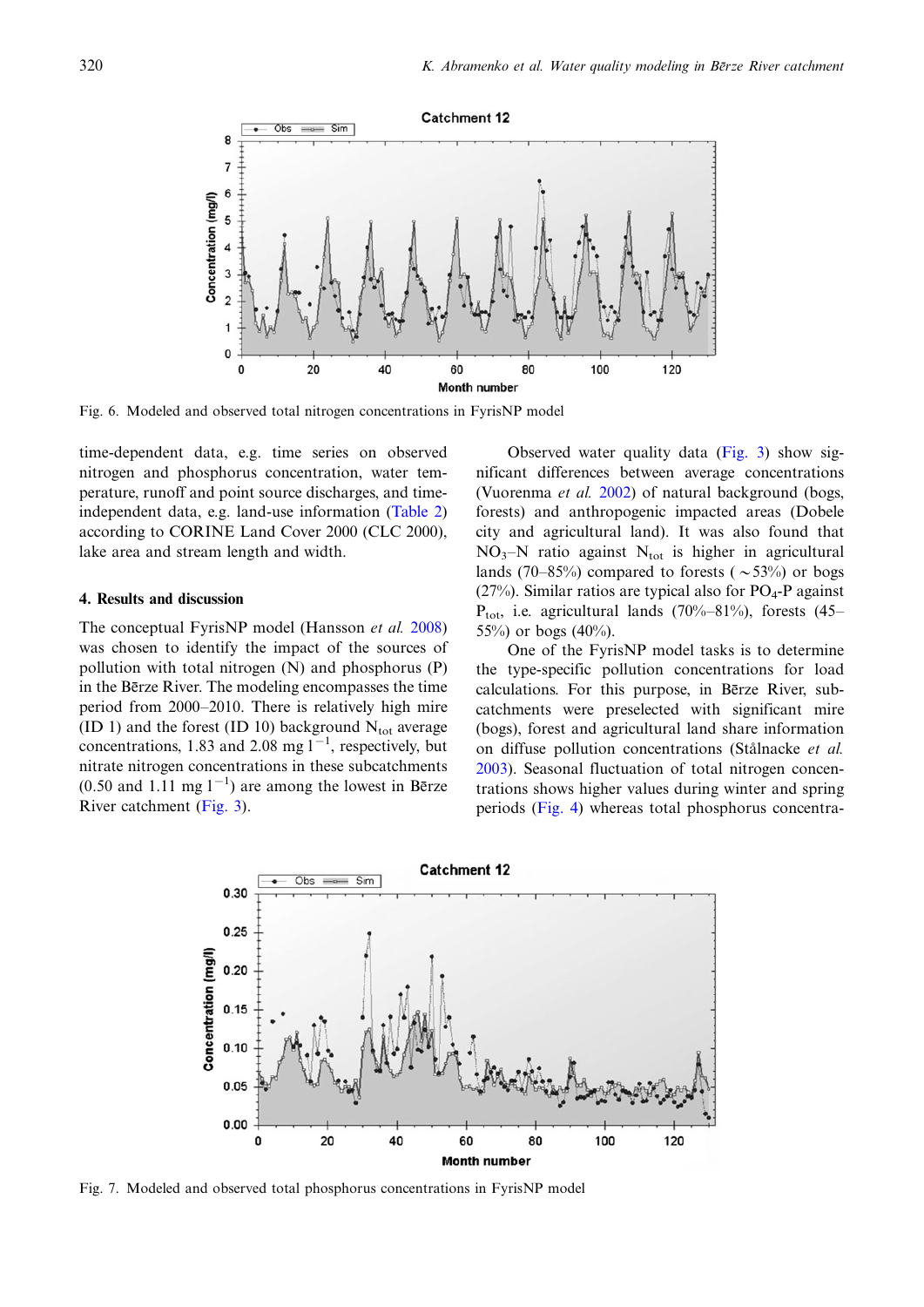|                    |                               | Total Nitrogen              |                                                    |                                    | <b>Total Phosphorus</b>       |                                    |                                                    |                                    |
|--------------------|-------------------------------|-----------------------------|----------------------------------------------------|------------------------------------|-------------------------------|------------------------------------|----------------------------------------------------|------------------------------------|
| Subcatchment<br>ID | Gross<br>contribution<br>(kg) | Net<br>contribution<br>(kg) | Load<br>$kg$ ha <sup><math>-1</math></sup><br>year | Mean<br>retention<br>$\frac{0}{0}$ | Gross<br>contribution<br>(kg) | <b>Net</b><br>contribution<br>(kg) | Load<br>$kg$ ha <sup><math>-1</math></sup><br>year | Mean<br>retention<br>$\frac{0}{0}$ |
| $\mathbf{1}$       | 50562                         | 44104                       | 4.93                                               | 12.8                               | 1015                          | 726                                | 0.10                                               | 28.5                               |
| 2                  | 492138                        | 419035                      | 6.46                                               | 14.9                               | 5538                          | 3880                               | 0.07                                               | 29.9                               |
| 3                  | 922488                        | 801997                      | 6.92                                               | 13.1                               | 16373                         | 11807                              | 0.12                                               | 27.9                               |
| 4                  | 381253                        | 299550                      | 6.06                                               | 21.4                               | 9857                          | 6061                               | 0.16                                               | 38.5                               |
| 5                  | 176065                        | 103409                      | 5.74                                               | 41.3                               | 2726                          | 842                                | 0.09                                               | 69.1                               |
| 6                  | 46313                         | 44285                       | 10.05                                              | 4.4                                | 981                           | 889                                | 0.21                                               | 9.3                                |
|                    | 410500                        | 339296                      | 8.65                                               | 17.3                               | 5949                          | 4115                               | 0.13                                               | 30.8                               |
| 8                  | 881331                        | 750963                      | 7.94                                               | 14.8                               | 20725                         | 15540                              | 0.19                                               | 25.0                               |
| 9                  | 880060                        | 809197                      | 7.58                                               | 8.1                                | 17119                         | 14363                              | 0.15                                               | 16.1                               |
| 10                 | 363109                        | 247584                      | 6.23                                               | 31.8                               | 5808                          | 2103                               | 0.10                                               | 63.8                               |
| 11                 | 142165                        | 136998                      | 6.27                                               | 3.6                                | 2431                          | 2204                               | 0.11                                               | 9.4                                |
| 12                 | 160041                        | 155436                      | 11.36                                              | 2.9                                | 24845                         | 23042                              | 1.76                                               | 7.3                                |
| 13                 | 698509                        | 531515                      | 7.10                                               | 23.9                               | 12196                         | 6800                               | 0.12                                               | 44.2                               |
| 14                 | 1059232                       | 859919                      | 10.28                                              | 18.8                               | 21990                         | 14042                              | 0.21                                               | 36.1                               |
| 15                 | 646733                        | 623024                      | 9.23                                               | 3.7                                | 22259                         | 20282                              | 0.32                                               | 8.9                                |

<span id="page-5-0"></span>Table 3. Pollution load and retention in Berze River subcatchments (2000–2010)

tions are high in summer period compared to winter season [\(Fig. 5\)](#page-3-0).

There are no mountains in Bērze River catchment and thus it was possible to improve the FyrisNP model calibration process (Hansson et al. [2008](#page-7-0)). Data needed for mountain monthly type-specific concentrations were replaced by arable land type-specific monthly concentrations. The type-specific concentrations of arable land were derived from long-term agricultural run-off monitoring data (N<sub>tot</sub> 7.4 mg  $1^{-1}$  and P<sub>tot</sub> 0.165 mg  $1^{-1}$ ) provided by Latvia University of Agriculture. Afterwards mountain pollution loads were referred to arable land.

After the calibration for the period 2000-2010 (132 months), the model efficiency coefficient for nitrogen was  $E=0.498$ , fairly good, and the correlation coefficient was  $r=0.71$ , but for the phosphorus model  $E = 0.28$  and  $r = 0.60$  (Figs 6 and 7).

To estimate mean retention (Table 3) for each subcatchment model output results for gross and net contribution is taken into account:

$$
Retention [\%] = 100 (Gross-Net) Gross-1
$$

:

Internal gross contribution (before retention) and net contribution (after retention) is given for entire period of 11 years. Originally projected significant



Fig. 8. N<sub>tot</sub> loads and source apportionment in Be<sup>rze</sup> River subcatchments (2000–2010)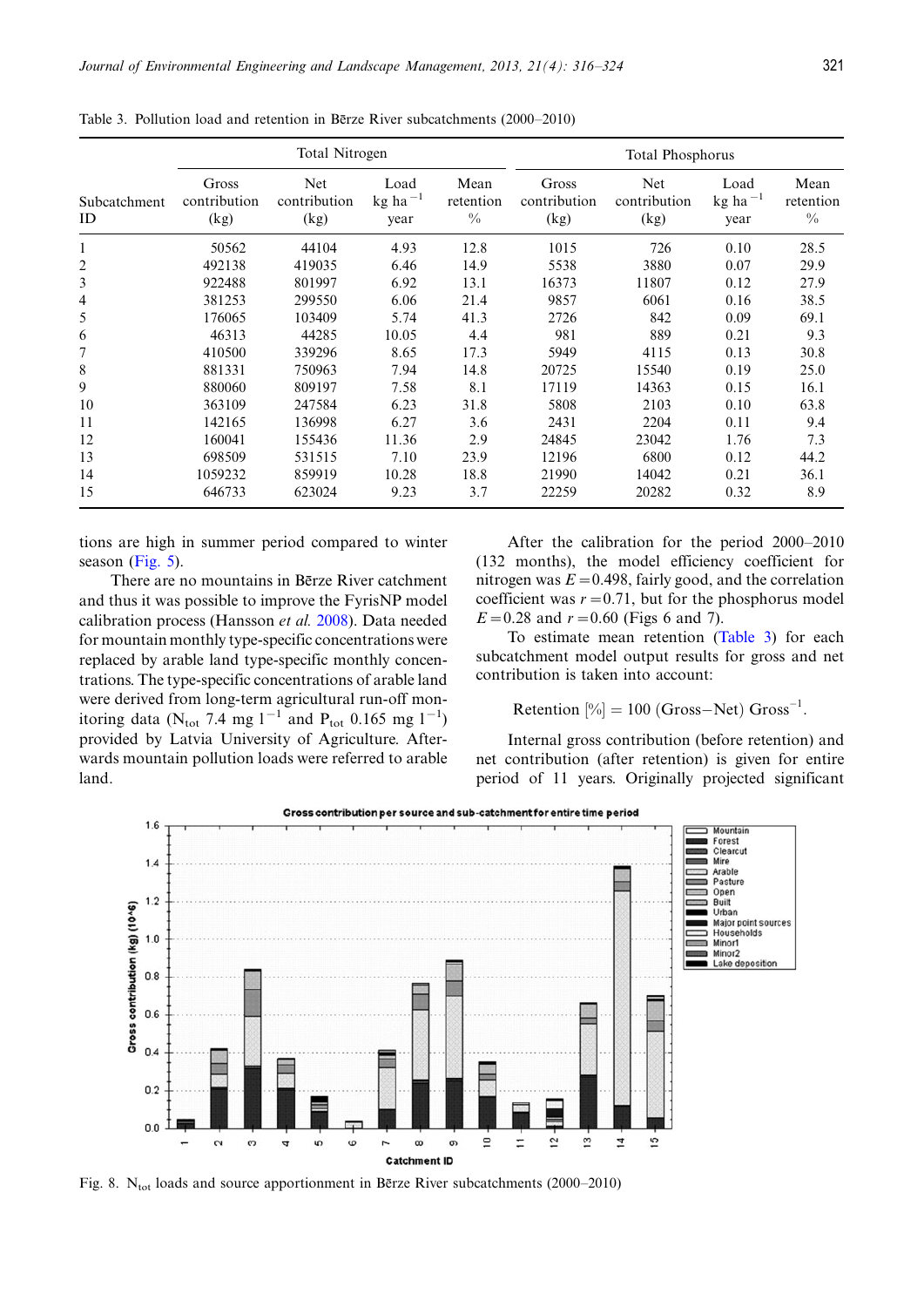

Fig. 9.  $P_{\text{tot}}$  loads and source apportionment in Be<sup>r</sup>ze River subcatchments (2000–2010)

retention of total nitrogen and phosphorus in Annenieku HPP reservoir (ID 6) has not been confirmed even the model results show highest nitrogen and phosphorus retention rate in lake subcatchment (ID 5) 41.3% and 69.1%, respectively. This could be explained by fast water turnover in reservoir (Vassiljev, Stålnacke [2005\)](#page-8-0).

Load compilation for both total nitrogen and total phosphorus is based on gross contribution ([Table](#page-5-0) [3\)](#page-5-0): Load [kg ha<sup>-1</sup> year<sup>-1</sup>] = Gross\*Area<sup>-1</sup>Years<sup>-1</sup>.

Nowadays the nutrient loading from diffuse sources is the major source of anthropogenic nutrients in many areas since water protection measures have been applied to point sources (Povilaitis [2008\)](#page-8-0). Agriculture is the main source of diffuse loads. Diffuse source impact of the each subcatchments is calculated as percentage distribution of leakage using the weighted average which is calculated by multiplying each subcatchment area with an average concentration (type-specific) and the annual runoff volume divided



Fig. 10.  $N_{\text{tot}}$  diffuse source apportionment in Berze River subcatchments (2000–2010)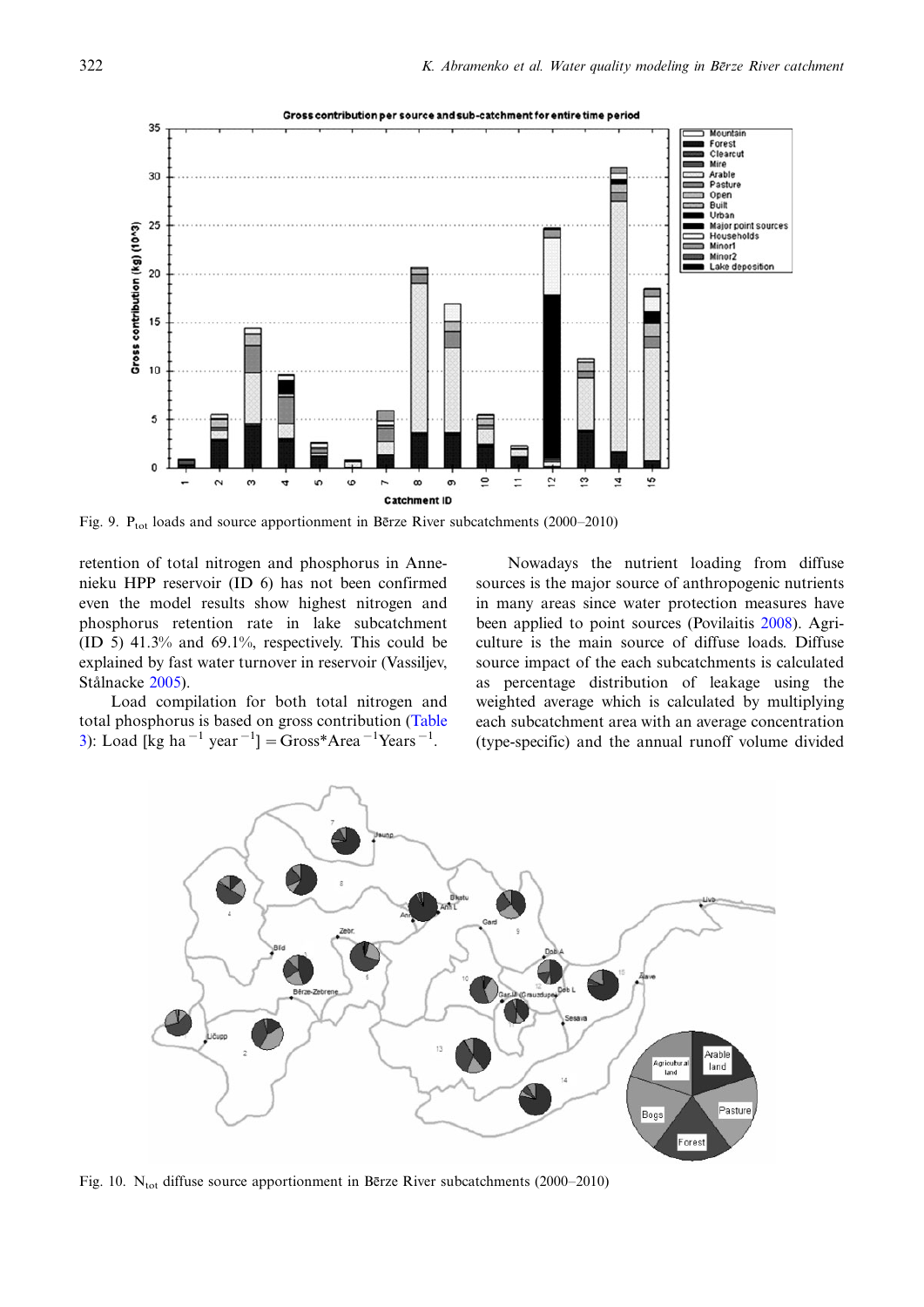<span id="page-7-0"></span>

Fig. 11.  $P_{\text{tot}}$  diffuse source apportionment in Berze River subcatchments (2000–2010)

by the total nitrogen or phosphorus loads (tons year<sup> $-1$ </sup> or kg year<sup> $-1$ </sup>).

Namely, nitrogen and phosphorus releases from each subcatchment (Monaghan et al. [2007\)](#page-8-0) area divided by the total nutrient loads per year, resulting in the proportional distribution:

Impact <sub>i</sub>,  $[\%] = 100 \ (A_i \ R \ Cone_{(i)}) \ L_{tot}^{-1}$ ,

 $A_i$  – type-specific area for diffuse sources, ha;

R – annual run-off in Bērze River, mm;

Conc<sub>(i)</sub> – type-specific concentration, mg  $1^{-1}$ ;

 $L_{\text{tot}}$  – total annual load of nitrogen or phosphorus from the subcatchment, kg.

In order to implement river basin management plans both total loads (Figs 8 and 9) and diffuse source apportionment (Figs 10 and 11) estimations should be given to decision makers. For example, total loads per each subcatchment give an impression of priorities where the pollution potential is the highest (ID 14) and which subcatchments to treat first, while diffuse source apportionment pie-diagrams (Figs 10 and 11) show the background (forest, bogs) and anthropogenic (agricultural land, arable land and pasture) pollution apportionment (Pieterse et al. [2003\)](#page-8-0).

Assuming that background pollution is rather nonsense to treat then the plan of action should be set only for agricultural, arable and pasture dominant subcatchments (Figs 10 and 11) with regard of appropriate pollution reduction measures. If more stringent measures are not taken to reduce emissions from agriculture, the improvement of a water quality may turn out to be too small to achieve good status in water bodies. After the proper model calibration it will be possible to assess future climate scenarios of water quality with a variety of contributing to pollution or cutting measures, as well as the impact of climate variability.

# **Conclusions**

1. Accurate and precise model calibration requires hydro-chemical database that covers the period of observation with various hydro-meteorological conditions for more than 5 years.

2. The FyrisNP model calibration needs to be improved – model efficiency for nitrogen is  $E = 0.498$ , and the correlation coefficient is  $r = 0.71$ , but for the phosphorus model  $E = 0.28$  and  $r = 0.60$ .

3. It was found that  $NO<sub>3</sub>-N$  ratio against  $N<sub>tot</sub>$  as well as  $PO_4$ -P ratio against  $P_{tot}$  is higher in agricultural lands compared to forests or bogs.

4. The model results show highest nitrogen and phosphorus annual retention coefficients in lake subcatchment  $(ID 5) - 41.3%$  and 69.1%, respectively, but the lowest in Dobele city (ID 12) subcatchment  $-2.9\%$ and 7.3%, respectively.

5. The output results of pollution source apportionment on the subcatchment basis could help river basin management decision makers to point out the catchments for agricultural mitigation measures.

## Acknowledgements

The authors gratefully acknowledge the funding from ESF Project ''Establishment of interdisciplinary scientist group and modeling system for groundwater research'' (2009/0212/ 1DP/1.1.1.2.0/09/APIA/VIAA/060EF7) and EU BONUS